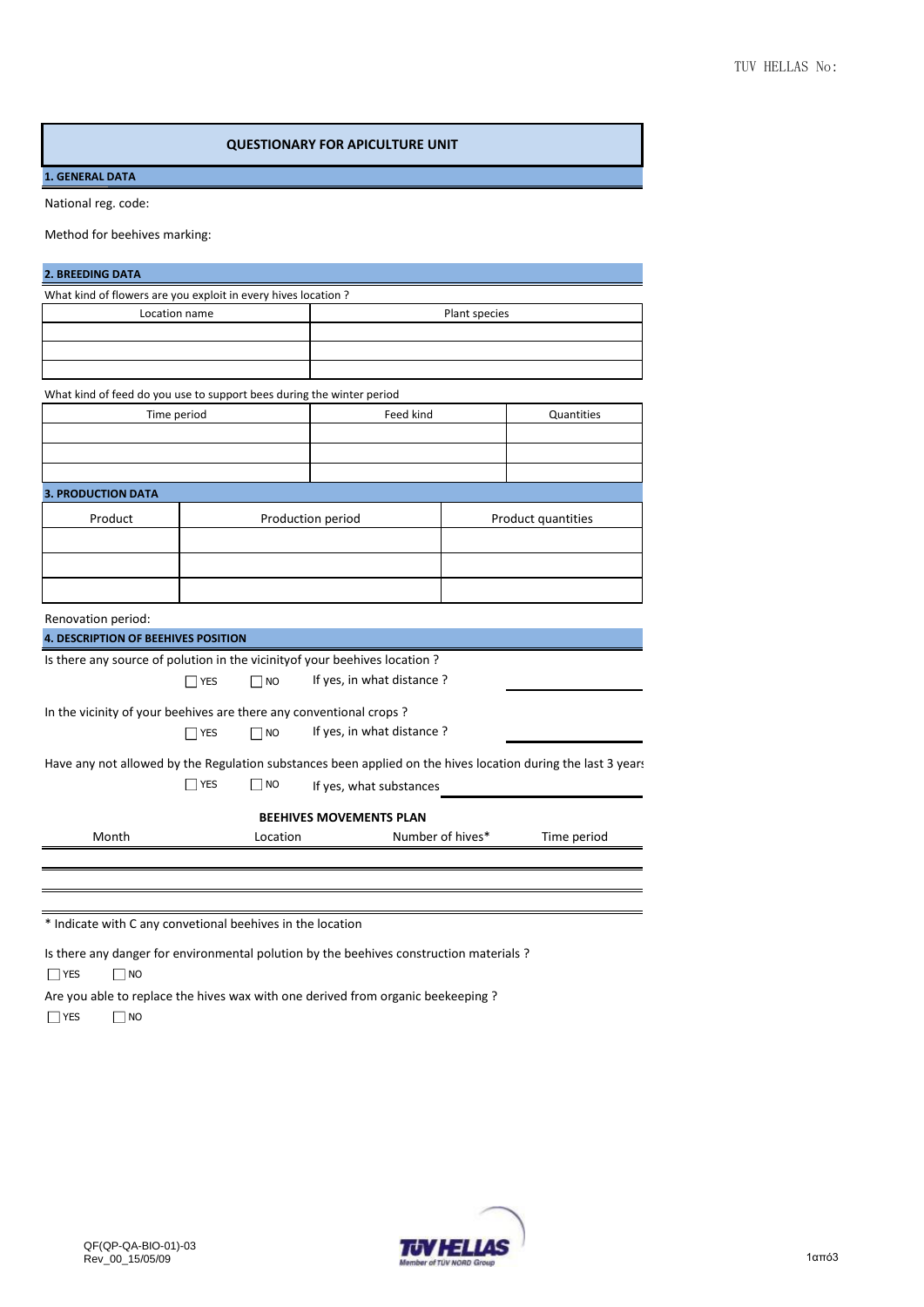| 5. PEST AND DISEASES MANAGEMENT                                                                |                                                                            |         |  |  |
|------------------------------------------------------------------------------------------------|----------------------------------------------------------------------------|---------|--|--|
| What are the main problems you have to face during the year:                                   |                                                                            |         |  |  |
| Describe the methods and means you use to avoid or minimize those problems:                    |                                                                            |         |  |  |
| Please give information for your veterinarian                                                  | First name:<br>Last name:<br>Address:<br>Telephone<br>number:              |         |  |  |
| <b>6. PRODUCTION UNIT PREMISES</b>                                                             |                                                                            |         |  |  |
| Kind of building                                                                               | Usage                                                                      | Surface |  |  |
|                                                                                                |                                                                            |         |  |  |
|                                                                                                |                                                                            |         |  |  |
| Separation method for organic and conventional products during storage:                        |                                                                            |         |  |  |
| Clear space separation in storage                                                              | Product storage at different times                                         |         |  |  |
| Other, please describe:                                                                        |                                                                            |         |  |  |
|                                                                                                |                                                                            |         |  |  |
| 7. MEASURES TO PROTECT THE ORGANIC PRODUCTION                                                  |                                                                            |         |  |  |
| Are your premises in danger of pollution by non permissible substances?                        |                                                                            |         |  |  |
| $\Box$ YES<br>  NO                                                                             | If yes, please describe the possible reasons:                              |         |  |  |
|                                                                                                |                                                                            |         |  |  |
| What measures are you ready to apply in order to avoid possible contamination;                 |                                                                            |         |  |  |
| Isolation from conventional swarm                                                              |                                                                            |         |  |  |
| Exclusive land usage                                                                           |                                                                            |         |  |  |
| Other, please describe:                                                                        |                                                                            |         |  |  |
| In case of parallel production, will you place the conventional hives in a different location? |                                                                            |         |  |  |
| $\Box$ YES<br>$\Box$ No                                                                        | If yes, please give the relevant information in part 4 of this quastionary |         |  |  |
| 8. PRODUCTS COLLECTION PROCEDURE                                                               |                                                                            |         |  |  |
| What is the way of collecting your products?                                                   |                                                                            |         |  |  |
| Using special machinery                                                                        |                                                                            |         |  |  |
| $\Box$ By hand                                                                                 |                                                                            |         |  |  |
| What kind of containers are used during product                                                |                                                                            |         |  |  |
| collection?                                                                                    |                                                                            |         |  |  |
|                                                                                                |                                                                            |         |  |  |
| Are these containers and equipment used for conventional products too?                         |                                                                            |         |  |  |
| <b>TYES</b><br>∃ NO                                                                            |                                                                            |         |  |  |
| If yes, how do you protect your organic products from accidental mixing or contamination?      |                                                                            |         |  |  |

| 9. MACHINERY - EQUIPMENT OF THE PRODUCTION UNIT |                                         |     |      |  |
|-------------------------------------------------|-----------------------------------------|-----|------|--|
| Machinery type                                  | Simultaneous use for conventional crops |     |      |  |
|                                                 |                                         | Yes | l No |  |
|                                                 |                                         | Yes | ' No |  |

How are you planning to avoid cross contamination or pollution of the organic products due to simultaneous machinery use ?

Carefoul machinery cleaning

Machinery usage at different periods of time

Other, please describe: